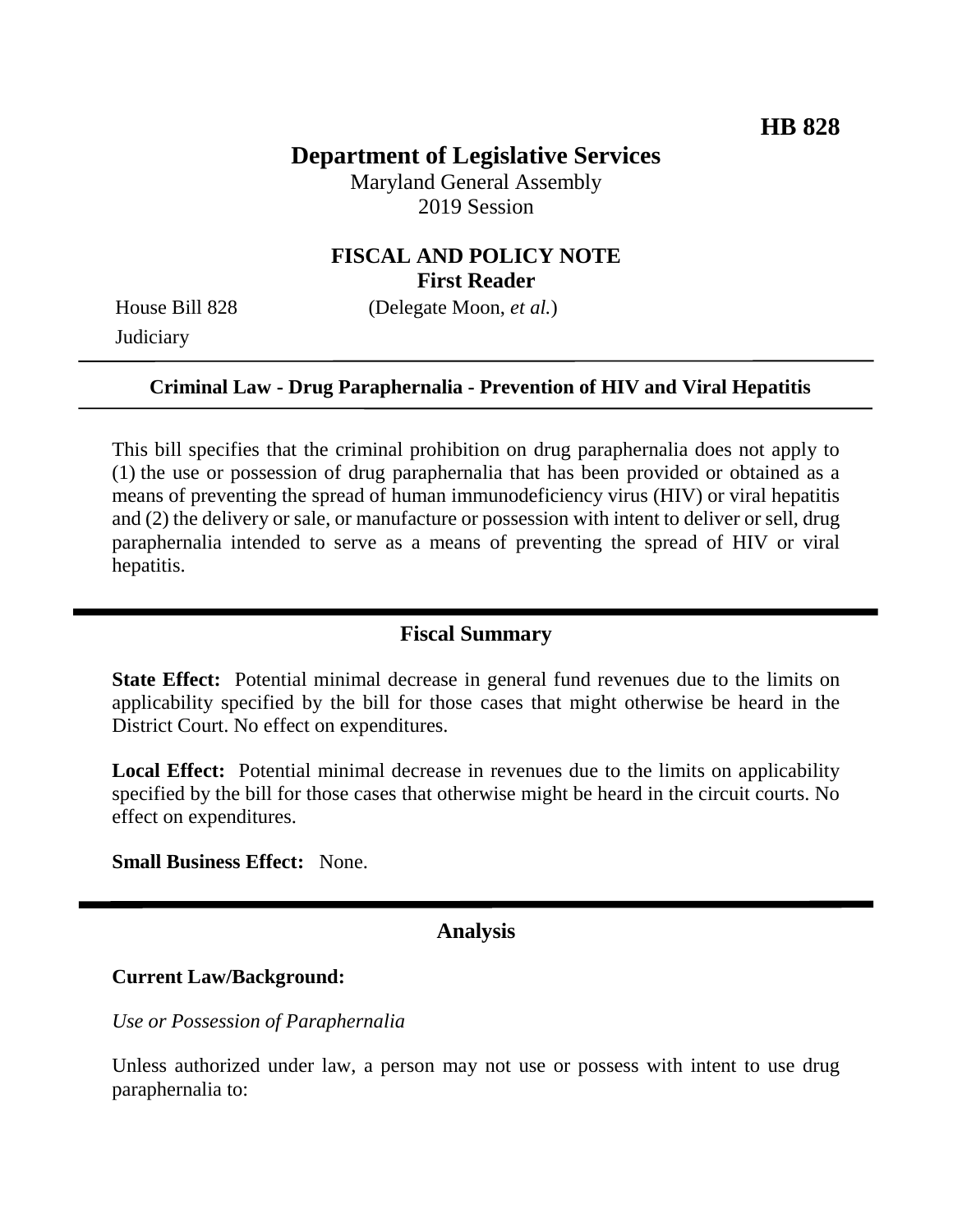- plant, propagate, cultivate, grow, harvest, manufacture, compound, convert, produce, process, prepare, test, analyze, pack, repack, store, contain, or conceal a controlled dangerous substance (CDS); or
- inject, ingest, inhale, or otherwise introduce a CDS into the human body.

Chapter 4 of 2017 repealed the criminal prohibition on use or possession of marijuana-related drug paraphernalia.

# *Delivery or Sale of Paraphernalia*

Unless authorized under law, a person may not deliver or sell, or manufacture or possess with the intent to deliver or sell, drug paraphernalia, knowing or under circumstances where a person reasonably should know that the drug paraphernalia will be used to:

- plant, propagate, cultivate, grow, harvest, manufacture, compound, convert, produce, process, prepare, test, analyze, pack, repack, store, contain, or conceal a CDS; or
- inject, ingest, inhale, or otherwise introduce a CDS into the human body.

**Exhibit 1** contains information on penalties for offenses involving both the use or possession and the delivery or sale of drug paraphernalia.

## *Exchange of Sterile Syringes*

In February 2015, Governor Hogan established, by executive order, the Heroin and Opioid Emergency Task Force. The task force issued its final report in December 2015, which included a recommendation for legislation authorizing any county in Maryland to establish an opioid-associated disease prevention and outreach program to provide outreach, education, and linkage to treatment services, including the exchange of sterile syringes to people who inject drugs.

Chapter 348 of 2016 authorized a local health department or a community-based organization, with the approval of the Maryland Department of Health (MDH) and the appropriate local health officer, to establish an opioid-associated disease prevention and outreach program. A program must:

- provide security of program locations and equipment;
- allow participants to obtain and return hypodermic needles and syringes at any program location, if more than one location is available;
- have appropriate staff expertise in working with individuals who inject drugs;
- include adequate staff training;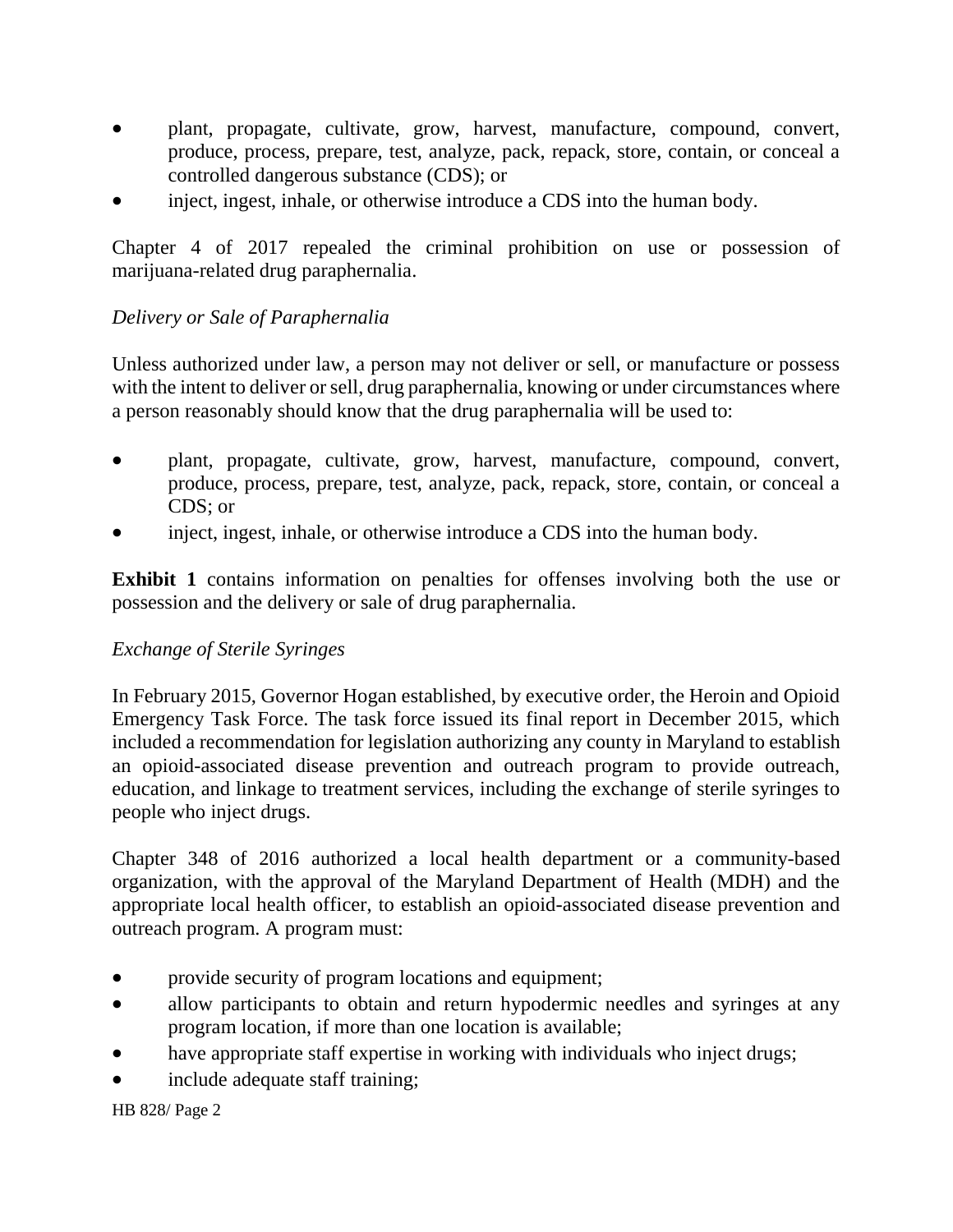- disseminate other means for curtailing the spread of HIV and viral hepatitis;
- link individuals to additional services, including substance-related disorder counseling, treatment, and recovery services; testing for specified diseases; reproductive health education and services; wound care; and overdose response program services;
- educate participants on the dangers of contracting HIV and viral hepatitis;
- provide overdose prevention education and access to naloxone or a referral to obtain naloxone;
- establish procedures for identifying program participants in accordance with specified confidentiality provisions;
- establish methods for identifying and authorizing staff members and volunteers who have access to hypodermic needles, syringes, and program records;
- develop a plan for data collection and program evaluation; and
- collect and report specified information to MDH at least annually.

| <b>Exhibit 1</b><br>Penalties for Use or Possession and Delivery or Sale of Drug Paraphernalia                                                                                                        |                                                                                    |
|-------------------------------------------------------------------------------------------------------------------------------------------------------------------------------------------------------|------------------------------------------------------------------------------------|
| <b>Violation</b><br>First-time violation (use, possession,<br>delivery, or sale)                                                                                                                      | <b>Penalty</b><br>Misdemeanor<br>\$500 maximum fine                                |
| Subsequent violation (use, possession,<br>delivery, or sale)                                                                                                                                          | Misdemeanor<br>Up to two years imprisonment and/or a<br>maximum fine of \$2,000    |
| First-time violation (use, possession,<br>delivery, or sale) – violator has a prior<br>conviction for delivery of drug<br>paraphernalia by an adult to a minor who<br>is at least three years younger | Misdemeanor<br>Up to two years imprisonment and/or a<br>maximum fine of \$2,000    |
| Delivery of drug paraphernalia by an<br>adult to a minor who is at least three years<br>younger                                                                                                       | Misdemeanor<br>Up to eight years imprisonment and/or a<br>maximum fine of \$15,000 |
| Source: Department of Legislative Services                                                                                                                                                            |                                                                                    |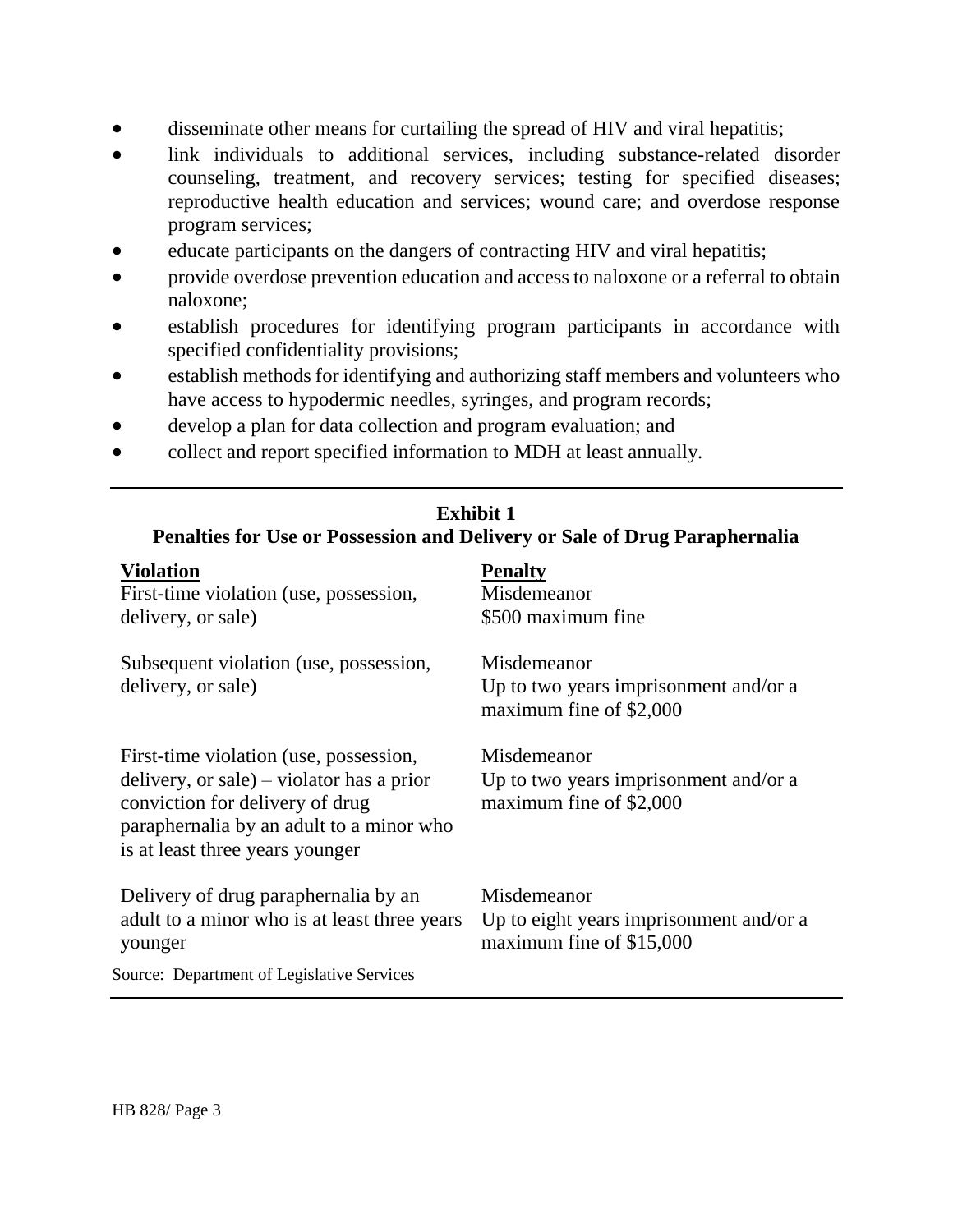*Opioid Crisis*

For information on the State's growing opioid crisis, please refer to the **Appendix – Opioid Crisis**.

# **Additional Information**

**Prior Introductions:** None.

**Cross File:** SB 836 (Senator Carter) - Judicial Proceedings.

**Information Source(s):** Montgomery County; Maryland State Commission on Criminal Sentencing Policy; Judiciary (Administrative Office of the Courts); Office of the Public Defender; Maryland State's Attorneys' Association; Maryland Department of Health; Department of Public Safety and Correctional Services; Department of State Police; Department of Legislative Services

**Fiscal Note History:** First Reader - February 21, 2019 md/kdm

Analysis by: Amber R. Gundlach Direct Inquiries to:

(410) 946-5510 (301) 970-5510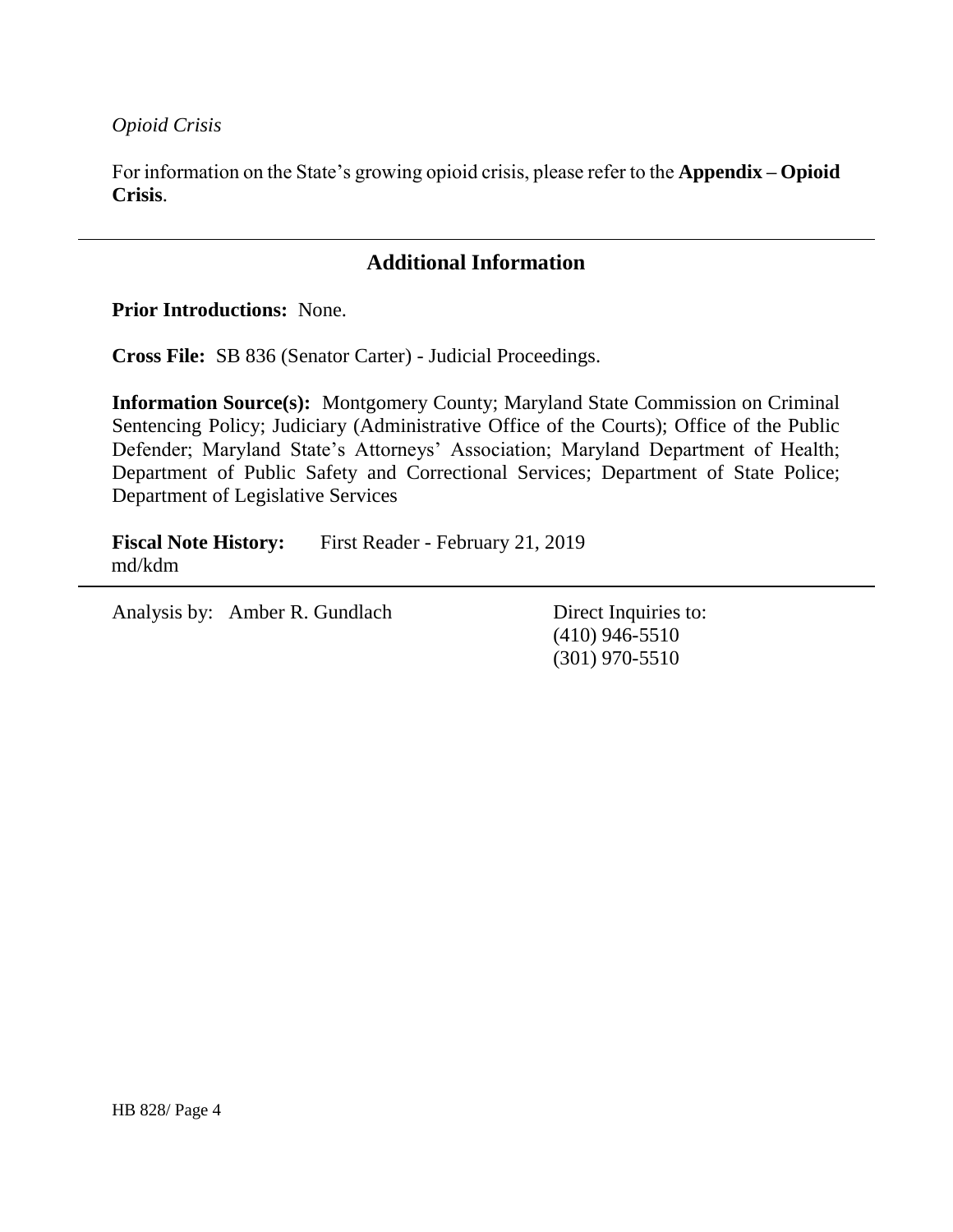## *Opioid Overdose Deaths*

While heroin and prescription opioid deaths have begun to taper off, fentanyl deaths have continued to rise at a high rate. As seen in **Exhibit 1**, between 2016 and 2017, prescription opioid-related deaths in Maryland decreased negligibly by 1% (from 418 to 413) while heroin-related deaths decreased by 11% (from 1,212 to 1,078). However, fentanyl-related deaths increased by 42% (from 1,119 to 1,594). Between January and June 2018, there were 1,038 deaths related to fentanyl, a 30% increase over the same time period for 2017.



## *Federal Actions to Address the Opioid Crisis*

HB 828/ Page 5 In 2016, the Comprehensive Addiction and Recovery Act authorized over \$181 million annually, and the 21st Century Cures Act (CURES Act) authorized up to \$970 million to be distributed through the State Targeted Response to the Opioid Crisis Grants. The grants are to be used by states to increase access to treatment and reduce unmet treatment needs and opioid-related overdose deaths. In 2017, Maryland received a two-year, \$20 million grant for the prevention and treatment of opioid abuse. In March 2017, President Donald J. Trump signed an executive order establishing the President's Commission on Combating Drug Addiction and the Opioid Crisis. The commission issued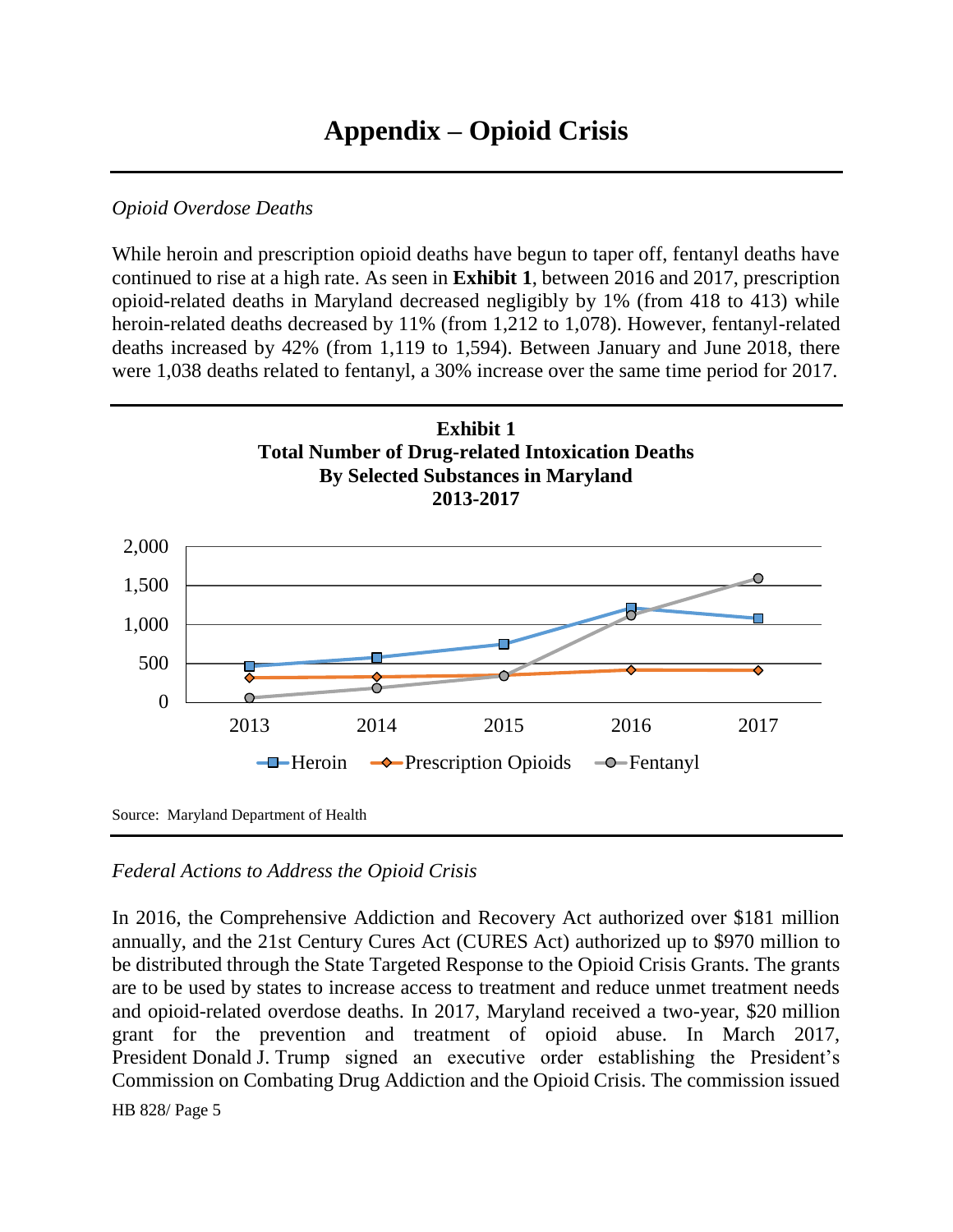a final report in November 2017, with 56 recommendations, including a recommendation for federal block grant funding for state activities relating to opioids and substance use disorders.

In 2018, the Substance Use-Disorder Prevention that Promotes Opioid Recovery and Treatment (SUPPORT) for Patients and Communities Act was passed. The legislation expands existing programs and creates new programs to prevent substance use disorders and overdoses, including reauthorization of the Office of National Drug Control Policy, new Centers for Disease Control and Prevention grants for states and localities to improve prescription drug monitoring programs, and funding to encourage research into nonaddictive painkillers. Additionally, the legislation partially lifts the restriction that blocks states from spending federal Medicaid dollars on residential addiction treatment centers by allowing payments for residential services for up to 30 days while also allowing Medicare to cover medication-assisted treatment (MAT) in certain settings for the treatment of substance use disorder.

## *Maryland Actions to Address the Opioid Crisis*

The General Assembly passed several comprehensive acts during the 2017 session to address the State's opioid crisis, which addressed prevention, treatment, overdose response, and prescribing guidelines.

Chapters 571 and 572 of 2017, the Heroin and Opioid Prevention Effort and Treatment Act, among other things, require (1) the Behavioral Health Administration to establish crisis treatment centers that provide individuals in a substance use disorder crisis with access to clinical staff; (2) the Maryland Department of Health (MDH) to establish and operate a toll-free health crisis hotline; (3) certain health care facilities and systems to make available to patients the services of health care providers who are trained and authorized under federal law to prescribe opioid addiction treatment medications, including buprenorphine; (4) each hospital to have a protocol for discharging a patient who was treated for an overdose or identified as having a substance use disorder; (5) the Governor's proposed budget for fiscal 2019 through 2021 to include specified rate adjustments for community behavioral health providers; (6) the Department of Public Safety and Correctional Services and MDH to develop a plan to increase the provision of substance use disorder treatment, including MAT, in prisons and jails; (7) authorization of the provision of naloxone through a standing order and guidelines to co-prescribe naloxone to high-risk individuals; and (8) the expansion of private insurance coverage for opioid use disorders by prohibiting certain carriers from requiring preauthorization for a prescription drug used for treatment of an opioid use disorder that contains methadone, buprenorphine, or naltrexone.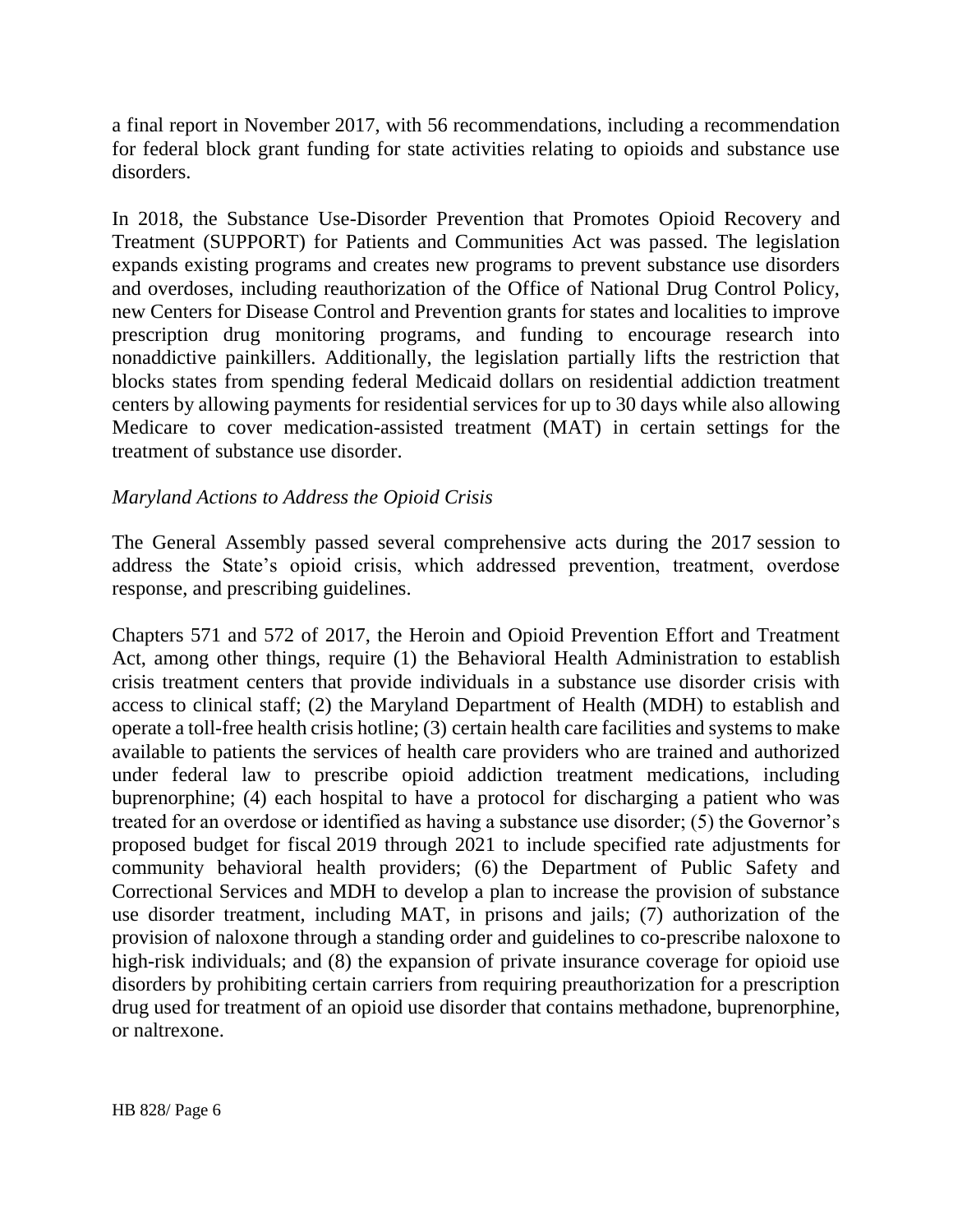Chapters 573 and 574 of 2017, the Heroin and Opioid Education and Community Action Act (Start Talking Maryland Act), require (1) the State Board of Education to expand an existing program in public schools to encompass drug addiction and prevention education that includes instruction related to heroin and opioid addiction and prevention and information relating to the lethal effect of fentanyl; (2) each local board of education to establish a policy requiring each public school to obtain and store naloxone and other overdose-reversing medication to be used in an emergency situation; (3) each local board of education or local health department to hire a sufficient number of community action officials or develop and implement a program that provides community relations and education functions that coordinate forums and conduct public relations efforts; and (4) specified institutions of higher education in Maryland to establish a policy that addresses heroin and opioid addiction and prevention, including awareness training for incoming students, obtaining and storing naloxone, and campus police training.

Chapter 570 of 2017 requires a health care provider, on treatment for pain and based on the provider's clinical judgment, to prescribe the lowest effective dose of an opioid and a quantity that is no greater than that needed for the expected duration of pain severe enough to require an opioid that is a controlled dangerous substance (CDS). The quantity limitations do not apply to opioids prescribed to treat a substance-related disorder; pain associated with a cancer diagnosis; pain experienced while the patient is receiving end-of-life, hospice, or palliative care services; or chronic pain.

In January 2017, Governor Lawrence J. Hogan issued an executive order establishing an Opioid Operational Command Center (OOCC) to facilitate collaboration between State and local public health, human services, education, and public safety entities to combat the heroin and opioid crisis. OOCC will (1) develop operational strategies to continue implementing the recommendations of the Governor's Heroin and Opioid Emergency Task Force; (2) collect, analyze, and facilitate data sharing relevant to the heroin and opioid epidemic; (3) develop a memorandum of understanding among State and local agencies regarding sharing and collection of health and public safety information and data relating to the epidemic; (4) assist and support local agencies in the creation of opioid intervention teams; and (5) coordinate the training of and provide resources for State and local agencies addressing the threat to the public health, security, and economic well-being of the State.

In March 2017, Maryland became the first state to declare a state of emergency for the opioid crisis, activating the Governor's emergency management authority and enabling increased and more rapid coordination between the State and local jurisdictions. In conjunction with the declaration, Governor Hogan included a supplemental budget appropriation of \$10 million, part of a \$50 million, five-year commitment.

HB 828/ Page 7 In July 2017, \$22 million was appropriated for fiscal 2018, including \$10 million in CURES Act funding, to be used for prevention, treatment, and enforcement activities. Prevention efforts include distribution of opioid intervention teams for each jurisdiction, a